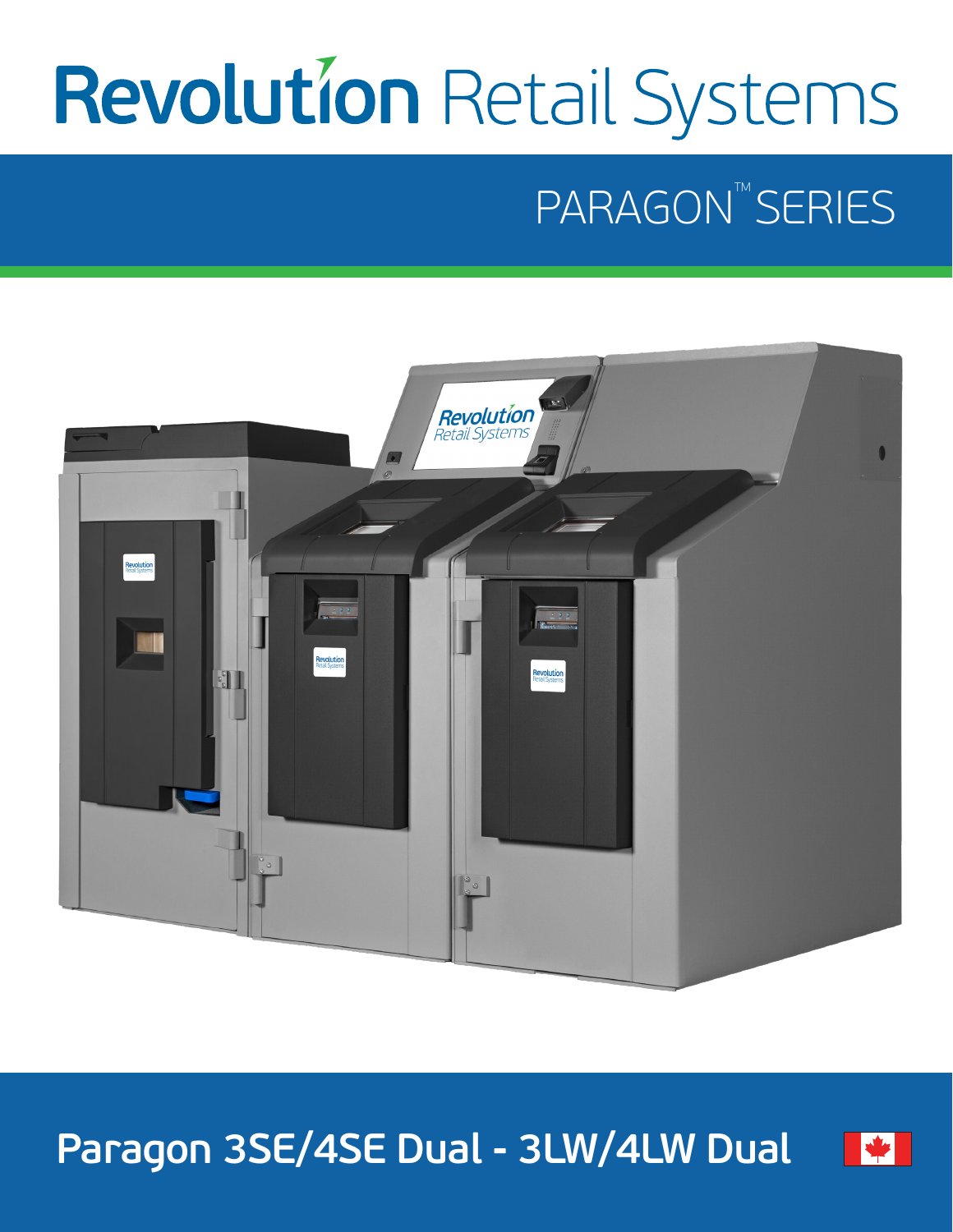## **PARAGON™SERIES**



#### HARDWARE FEATURES:

- Closed Loop Architecture of Notes and Coins; No Manual Intervention Required
- Coin Discrimination (i.e. Counterfeit Coin Rejection)
- Scalable Up to Two (2) Note Recyclers
- Lockable Deposit Cassette
- "Fitness Sort" on Recycled Notes
- Flexible Note Orientation (No Need to Separate or Face Notes)
- Pocket Note Acceptor (Handles Large Bundles of Notes; Up to 200)
- Integrated Drop/Storage Vault Optional
- Dispenses Coins Directly into Till Tray Paragon 3SE & 4SE
- Dispenses Coins Directly into Till Drawer Paragon 3LW & 4LW
- Optional Biometrics (Fingerprint Reader)
- Cup LEDs (Notification if Change is Left in Cups)
- Scalable Platform
- Continuous 24/7 Monitoring
- Integrated Printer

#### FEATURE CAPABILITY:

- Ability to Integrate with POS System
- Same Day Credit on Deposit (Provisional Credit)

#### ACCESS/CONTROL:

- Drops Can be Made via a Drop Chute
- The Drop Vault is Controlled by Biometric Access
- Till Drawers, Packages, or Drops Can be Tracked by Barcode Scanner in Conjunction with RRS Paragon Series

### **Revolution Retail Systems**



#### Paragon 3SE/4SE Dual Paragon 3LW/4LW Dual

#### SOFTWARE FEATURES:

- PCI Compliant
- REACH<sup>™</sup> Remote Monitoring Solutions for Tech Support
- Real Time Cash/Coin Level Monitoring
- Scalable Cluster Format
- Reporting Standard or Custom
- Lane and/or Clerk Accountability
- Tills and Drop Bags Automatically Traced to a Specific User by Utilizing Bar-Coding
- Multiple Tills per Register/Lane
- Configurable User Permission Levels for Machine Access
- Multiple User Authentication Schemes (Log-in and PIN, or Biometrics)
- Automatic Prompting of Periodic Password Changes
- Track Monies Outside of Unit with External Vault Fund Function
- Guided Deposit Preparation: Automatically Calculates and Moves Deposit to Courier Cassette
- Automatic End of Day Reporting
- Courier Specific Log-In Menu
- Video Troubleshooting Tips
- Video Guidance for System Operation

#### DROP VAULT:

- Height: 43.8"
- Width: 7.79"
- Weight: 225 lbs.
- Available Volume: 1.83 Cubic Feet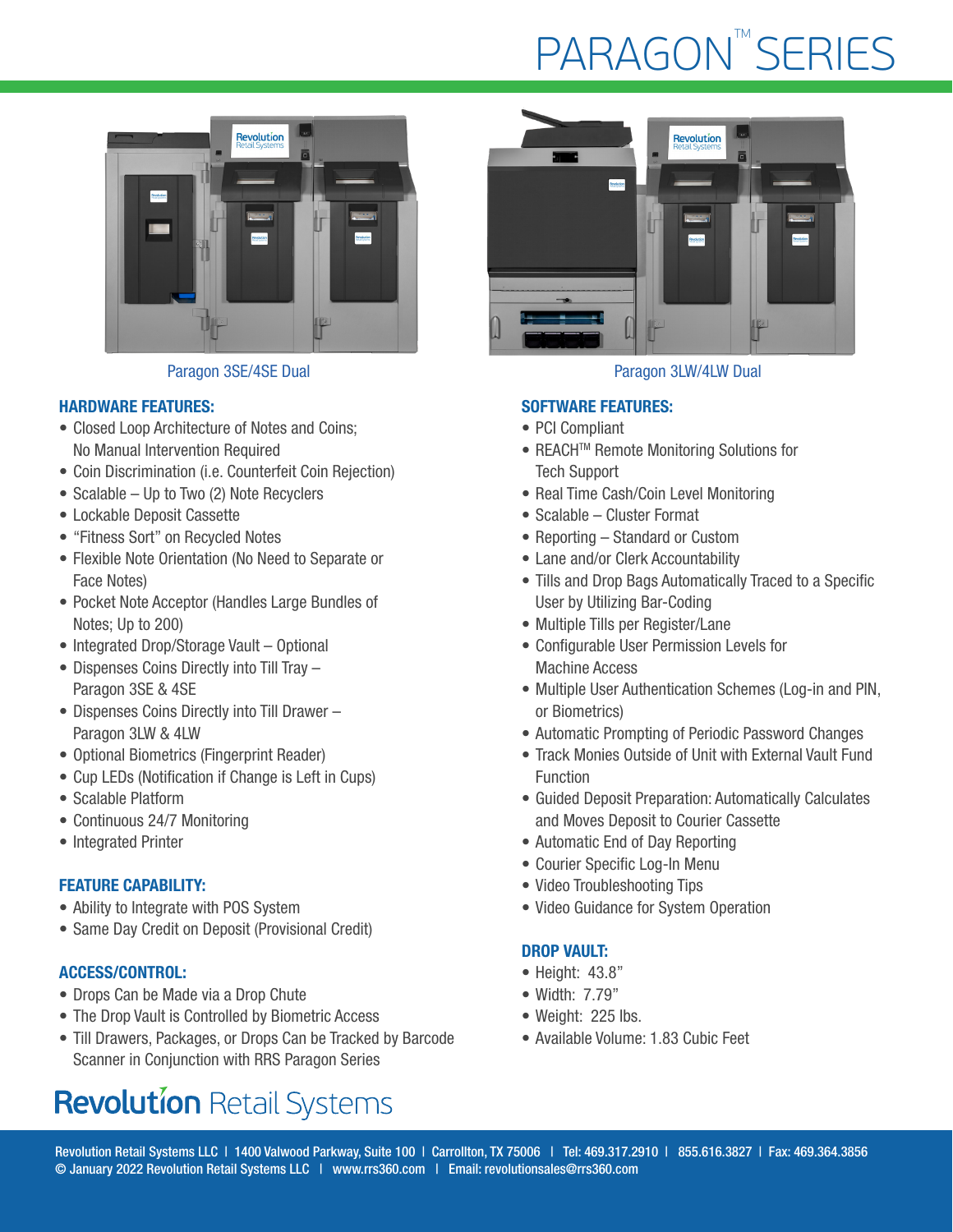# PARAGON<sup>™</sup>SERIES

#### **SPECIFICATIONS**

| Physical Characteristics (nominal):        | <b>Paragon 3SE Dual</b> | <b>Paragon 3LW Dual</b> | <b>Paragon 4SE Dual</b> | <b>Paragon 4LW Dual</b> |
|--------------------------------------------|-------------------------|-------------------------|-------------------------|-------------------------|
| Height                                     | 48.78"                  | 50.73"                  | 48.78"                  | 50.73"                  |
|                                            | $(1,239.1$ mm)          | $(1,288.5$ mm)          | $(1,239.1$ mm)          | $(1,288.5$ mm)          |
| Width                                      | 63.32"                  | 72.58"                  | 63.32"                  | 72.58"                  |
|                                            | $(1,582.9$ mm)          | $(1,843.5$ mm)          | $(1,582.9$ mm)          | $(1,843.5$ mm)          |
| Depth (install depth)                      | 36.64"                  | 36.64"                  | 36.64"                  | 36.64"                  |
|                                            | $(930.6$ mm $)$         | $(930.6$ mm $)$         | $(930.6$ mm $)$         | $(930.6$ mm)            |
| Weight (empty)                             | 2,900 lbs.              | 3,000 lbs.              | 2,900 lbs.              | 3,000 lbs.              |
|                                            | $(1,315 \text{ kg})$    | $(1,361$ kg)            | $(1, 315 \text{ kg})$   | $(1,361$ kg)            |
| <b>Device Configuration:</b>               |                         |                         |                         |                         |
| Number of Recycling Cassettes              | 6                       | $6\phantom{1}$          | 8                       | 8                       |
| Number of Deposit Cassettes                | $\overline{2}$          | $\overline{2}$          | $\overline{2}$          | 2                       |
| Notes:                                     |                         |                         |                         |                         |
| Capacity per Cassette (approximate):       |                         |                         |                         |                         |
| <b>Recycle Cassette</b>                    | 2,700 notes             | 2,700 notes             | 2,700 notes             | 2,700 notes             |
| <b>Deposit Cassette</b>                    | 2,700 notes             | 2,700 notes             | 2,700 notes             | 2,700 notes             |
| <b>Total Capacity of Notes</b>             | 21,600 notes            | 21,600 notes            | 27,000 notes            | 27,000 notes            |
| Processing Speed In or Out (max)           | 8 notes/sec             | 8 notes/sec             | 8 notes/sec             | 8 notes/sec             |
| Recycling Capability (max)                 | (6)<br>denominations    | (6)<br>denominations    | (8)<br>denominations    | (8)<br>denominations    |
| Coin:                                      |                         |                         |                         |                         |
| Number of Recycle Modules                  | 4                       | 4                       | 4                       | $\overline{4}$          |
| <b>Capacity by Denomination (maximum):</b> |                         |                         |                         |                         |
| • Nickels                                  | 3,000                   | 6,500                   | 3,000                   | 6,500                   |
| • Dimes                                    | 6,200                   | 15,000                  | 6,200                   | 15,000                  |
| • Quarters                                 |                         |                         |                         |                         |
|                                            | 2,700                   | 5,800                   | 2,700                   | 5,800                   |
| • Loonies                                  | 1,800                   | 2,050                   | 1,800                   | 2,050                   |
| • Toonies                                  | 1,700                   | 1,900                   | 1,700                   | 1,900                   |
| • Sorted Overflow                          | $---$                   | 15,000                  | $---$                   | 15,000                  |
| <b>Total Coin Capacity</b>                 | 15,400                  | 46,250                  | 15,400                  | 46,250                  |
| Coin Processing Speed In (up to)           | 700 coin/min            | 3,000 coin/min          | 700 coin/min            | 3,000 coin/min          |
| Coin processing Speed Out (up to)          | 16 coin/sec             | 32 coin/sec             | 16 coin/sec             | 32 coin/sec             |
| Accepts Up To                              | (5)<br>denominations    | (6)<br>denominations    | (5)<br>denominations    | (6)<br>denominations    |
| Recycle Up To                              | (5)                     | (5)                     | (5)                     | (5)                     |
|                                            | denominations           | denominations           | denominations           | denominations           |

### **Revolution Retail Systems**

Revolution Retail Systems LLC | 1400 Valwood Parkway, Suite 100 | Carrollton, TX 75006 | Tel: 469.317.2910 | 855.616.3827 | Fax: 469.364.3856 © January 2022 Revolution Retail Systems LLC | www.rrs360.com | Email: revolutionsales@rrs360.com